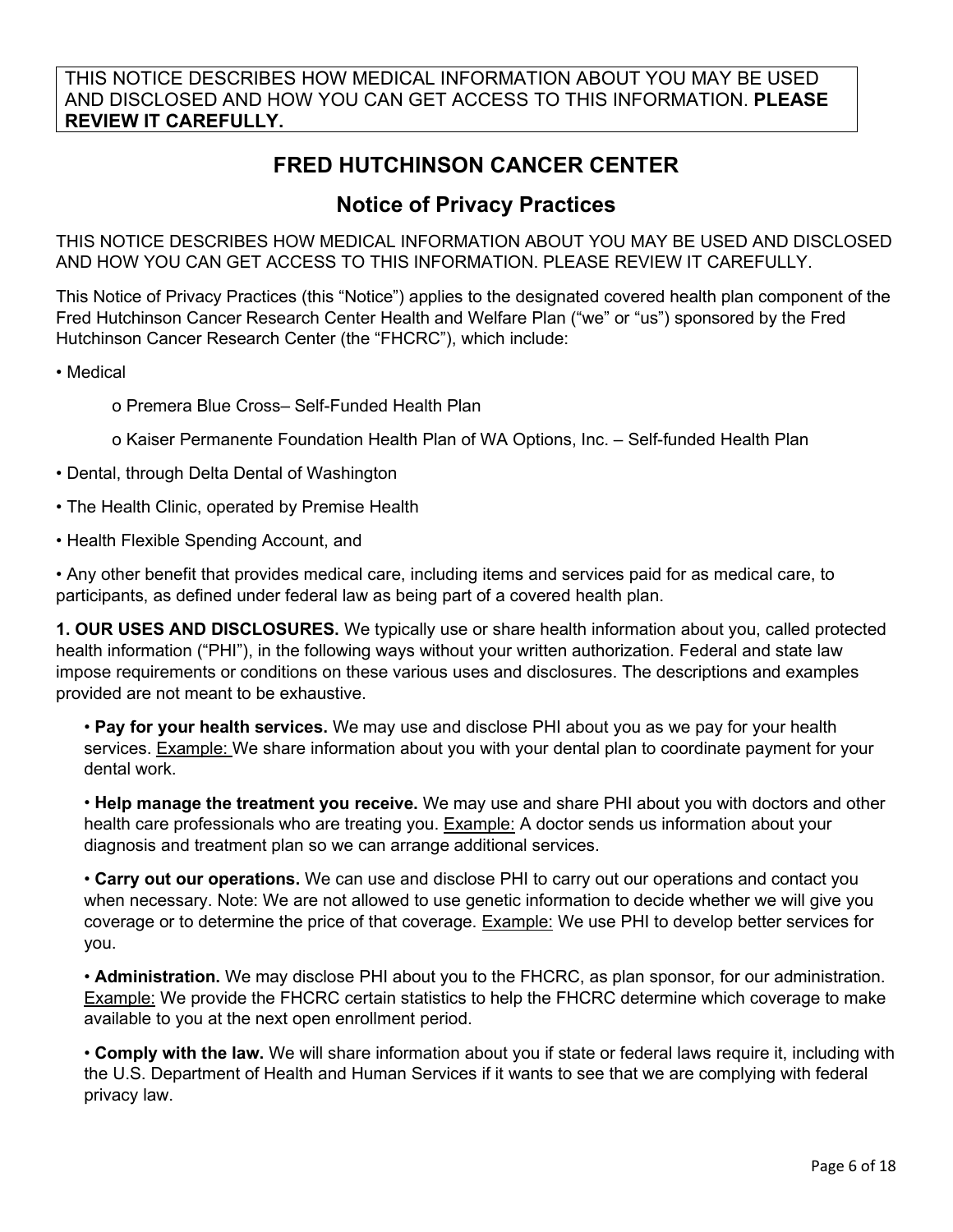• **Respond to lawsuits and legal actions.** We may share information about you in response to a court or administrative order or in response to a subpoena.

• **Workers' compensation.** We may use or share PHI about you for workers' compensation purposes.

• **Respond to oversight, law enforcement, and other government requests.** We may use or share PHI about you:

o For health care oversight.

o For law enforcement purposes or with a law enforcement official.

o For special government functions, such as military and national security purposes.

• **Help with public health and safety issues.** We may share PHI about you for certain situations such as:

o Preventing disease.

o Reporting suspected abuse, neglect, or domestic violence.

o Preventing or reducing a serious threat to anyone's health or safety.

• **Business associates.** We may share PHI about you with our "business associates" to perform certain activities for us (such as claims payment or case management services). We will require business associates to sign written contracts in which the business associates agree to appropriately safeguard PHI, limit their use and disclosure of PHI, and respect your privacy rights. Business associates also are legally obligated to safeguard PHI about you.

• **About decedents.** We may share PHI with organ procurement organizations and with a coroner, medical examiner, or funeral director when an individual dies.

• **Do research.** We may use or share information about you for limited health research.

• **Incidental disclosures.** Some PHI about you may be disclosed as a byproduct of other permitted uses and disclosures. For example, we will send to the person who is the named insured correspondence about that may include PHI about the named insured's your spouse and other family members.

• **De-Identified information and limited data sets.** We may use and disclose PHI about you that has been "de- identified" by removing certain identifiers (such as name and address), making it unlikely that you could be identified. We also may disclose limited health information, contained in a "limited data set," as allowed by law, if the recipient signs a "data use agreement" agreeing to protect the information.

• **Persons Involved in your health care/payment for health care.** We may disclose PHI about you to a family member, close friend, or other person who is involved in your health care or the payment for your health care. We will limit the disclosure to the PHI relevant to that person's involvement in your health care or payment for your health care.

2. **USES AND DISCLOSURES OF INFORMATION THAT WE MAY MAKE UNLESS YOU OBJECT.** In certain cases, you may tell us your choices about what we share. If you have a clear preference for how we share PHI in the situations described below, then tell our privacy contact ("Privacy Contact") what you want us to do (using the contact information provided below).

• **Notification.** We may use or disclose PHI about you to notify or assist in notifying a family member, personal representative, or a person responsible for your care of your location and general condition, such as providing information to a disaster relief agency.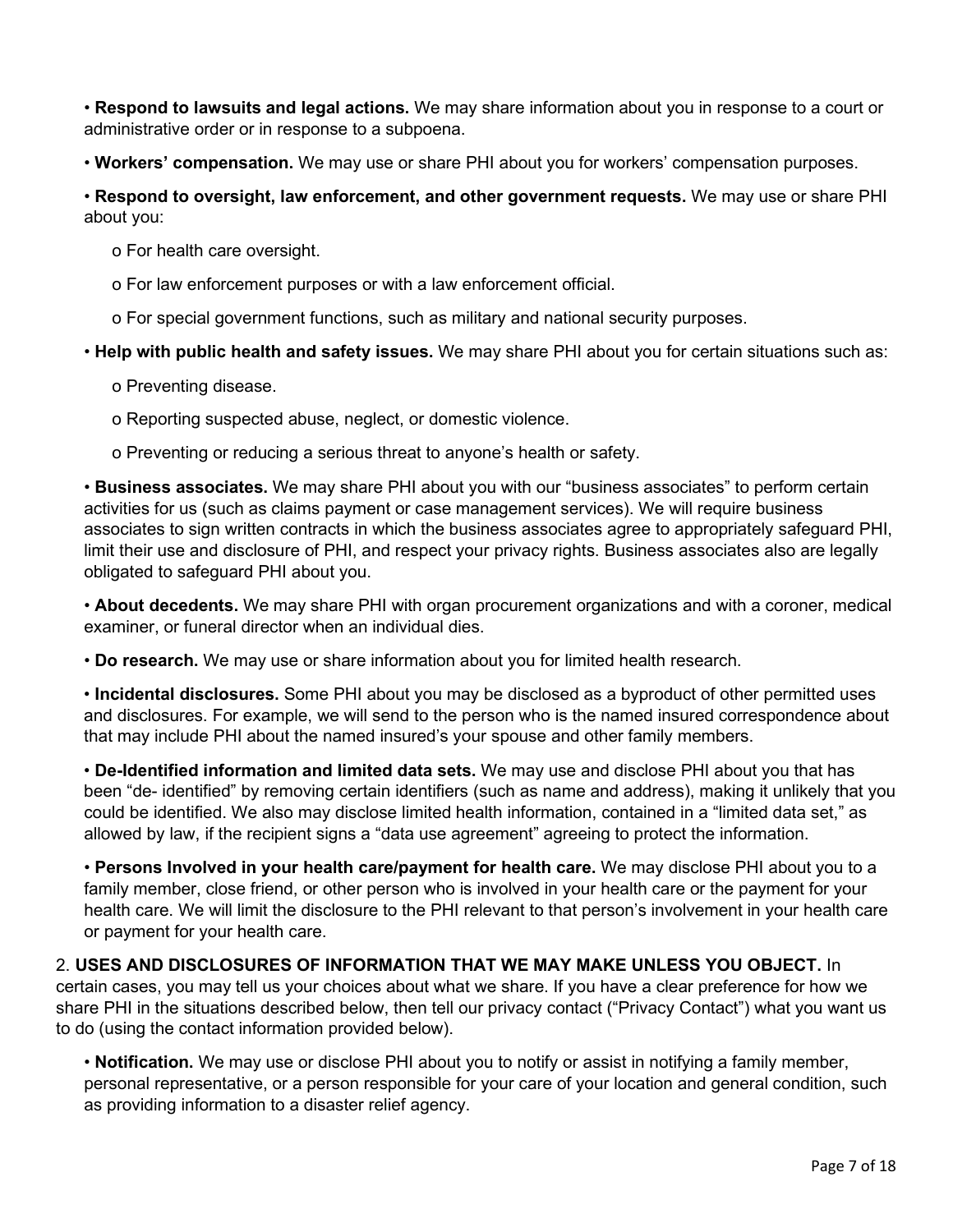• **Ask us to limit what we share.** You may ask us not to use or share certain PHI about you for treatment, payment, or our operations. We are not required to agree to your request, unless you ask us not to disclose to a health plan PHI solely about a health care item or service for which you paid out of pocket and in full.

• **Ask for alternative communications.** You may ask us to contact you in a specific way (for example, to call a different phone number or to send mail to a different address). We will consider all reasonable requests and must agree if you tell us you would be in danger if we do not.

• **See or get copies of health and claims records.** You may ask to see or get a copy of health and claims records and other health information we have about you. Please contact our Privacy Contact (using the contact information below) for information on how to do this. We may charge a reasonable, cost-based fee. In certain circumstances, we may decline your request, in which case you may have the right to appeal the denial.

• **Ask us to correct health and claims records.** You may ask us to correct health and claims records about you if you think they are incorrect or incomplete. Please contact our Privacy Contact (using the contact information below) for information on how to do this. We may say no in certain situations, but we will tell you why in writing. If you disagree with our decision, then you may have the right to have the denial reviewed and to have a statement of disagreement added to the record.

• **Get a list of those with whom we have shared information.** You may ask us for a list (accounting) of certain times we have shared PHI about you for the last six years, who we shared it with, and why. Your first accounting within a 12-month period will be free, but we may charge a reasonable cost-based fee for all subsequent requests during that 12-month period.

• **Right to a Copy of this Notice.** You have the right to obtain a paper copy of this Notice, even if you have agreed to receive the Notice electronically.

• **Actions on Your Behalf.** You have the right to have a personal representative exercise your rights or take other actions on your behalf.

## 3. **USES AND DISCLOSURES OF INFORMATION THAT WE MAY MAKE WITH YOUR WRITTEN**

**AUTHORIZATION.** We will make other uses and disclosures of PHI about you that are not described in this Notice only with your written authorization. Generally, we will need to obtain your authorization for uses and disclosures relating to psychotherapy notes, marketing, and sale of PHI. You may revoke your authorization at any time by submitting a written revocation to the Privacy Contact identified below, except to the extent that we have taken action in reliance on your authorization.

4. **YOUR RIGHTS.** When it comes to PHI about you, your rights are described below.

5. **OUR RESPONSIBILITIES.** We are required by law to: maintain the privacy and security of PHI; give you this Notice and comply with this Notice; and notify you if unsecured PHI about you has been affected by a data breach.

6. **CHANGES TO THIS NOTICE.** We reserve the right to change the terms of this Notice at any time. This Notice and any new Notice will be effective for all PHI that we maintain as well as PHI we create or receive after the effective date of the Notice. Unless otherwise required by law, any revised Notice will be effective on its effective date.

7. **QUESTIONS AND COMPLAINTS.** Please bring any questions or concerns to our Privacy Contact identified below. You also may complain to us, through our Privacy Contact, or to the Secretary of the Department of Health and Human Services if you believe your privacy rights have been violated by us. We will not retaliate against you for exercising your rights or for filing a complaint.